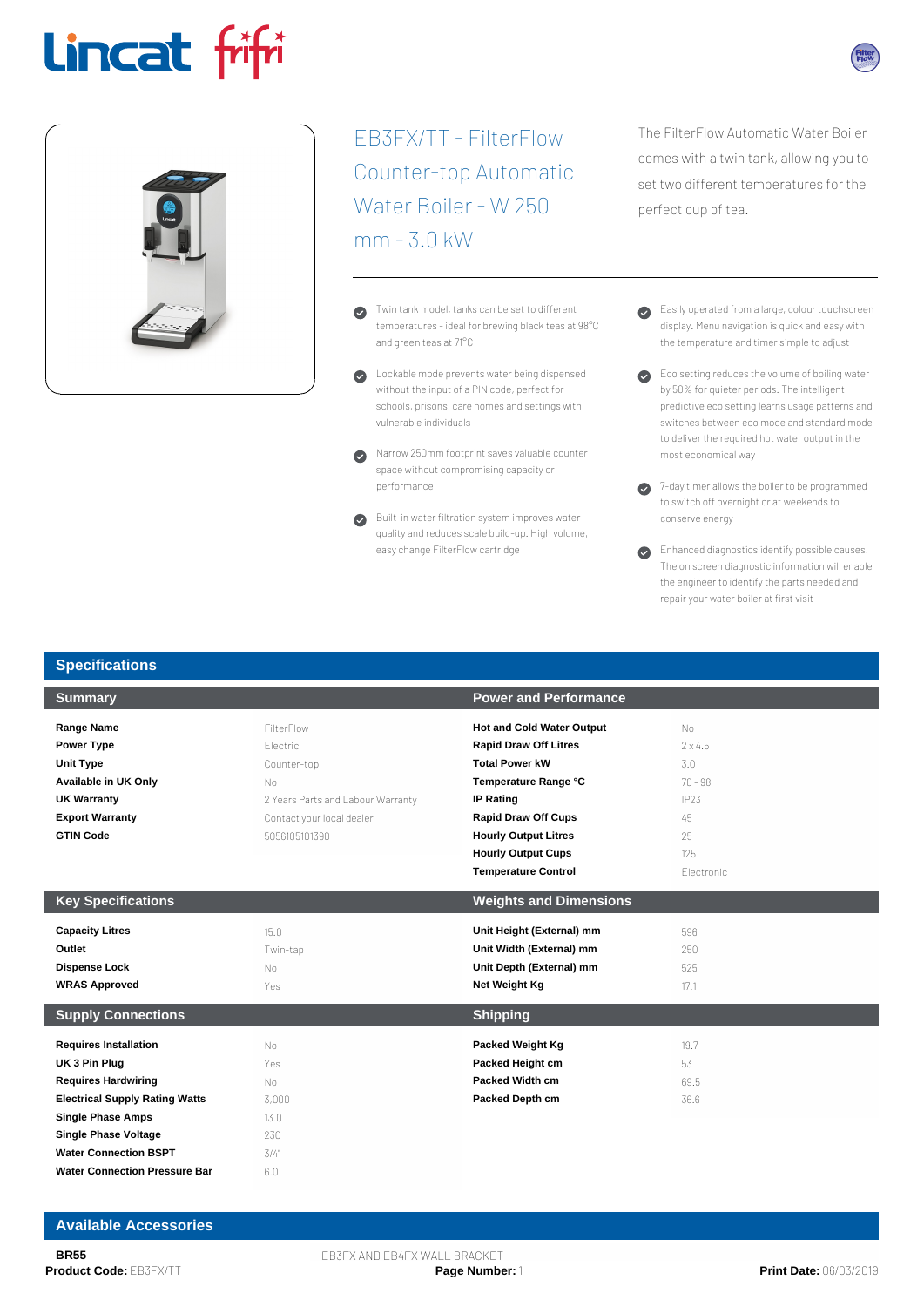



### **Available Accessories**

**DP10** DESCALER POWDER **FC04** EBFX WATER FILTER - FROM 2015

**Technical Picture**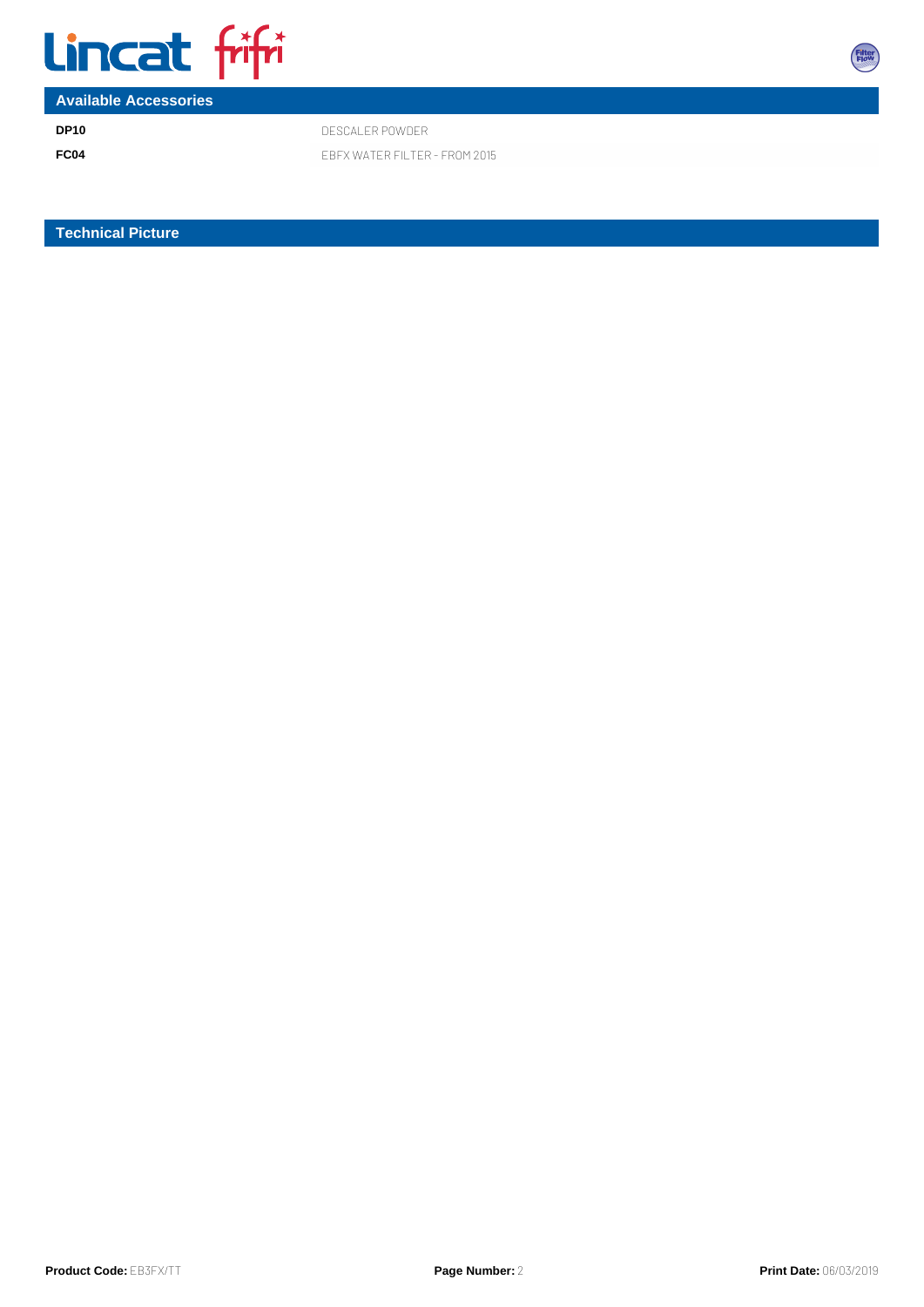

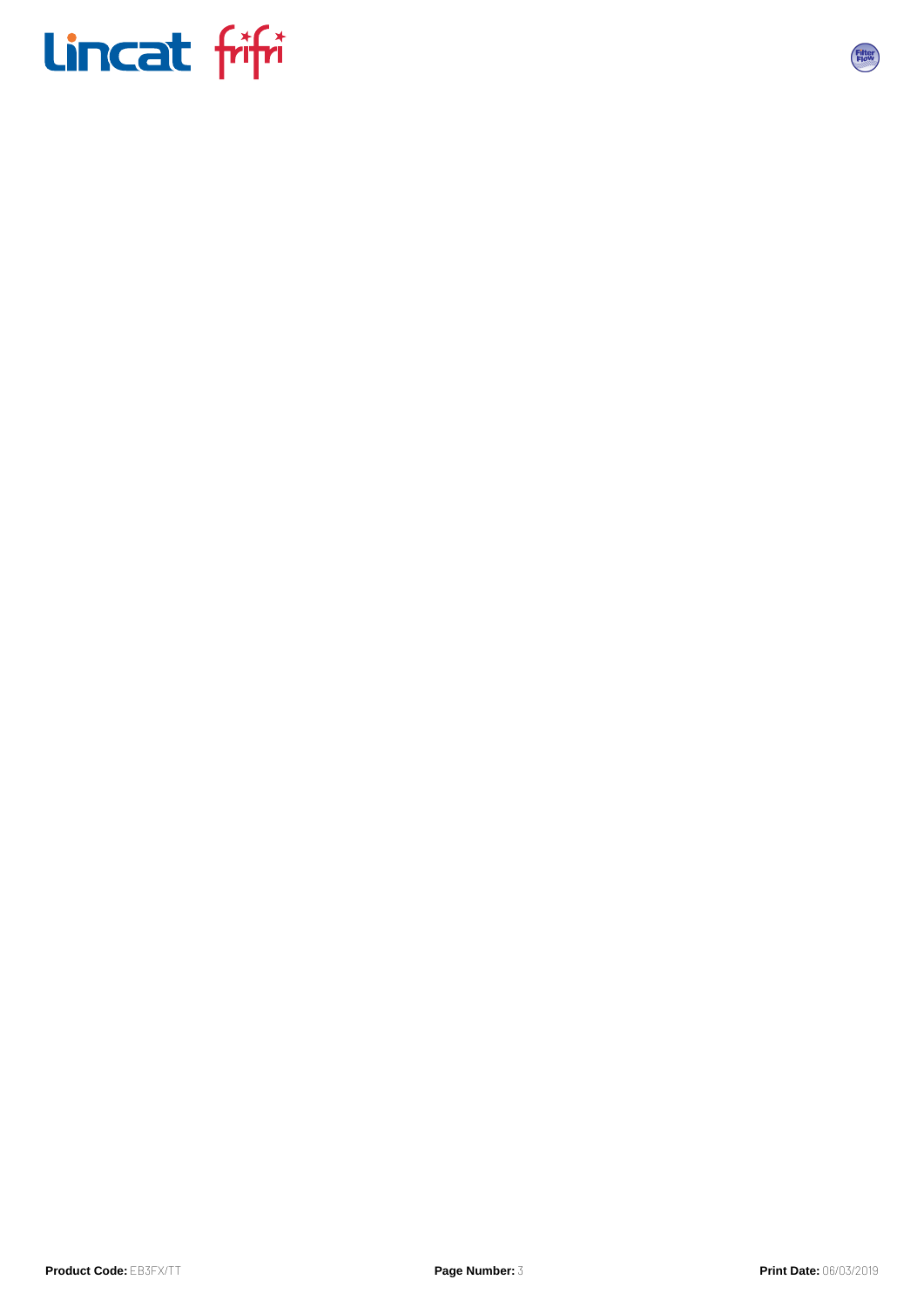

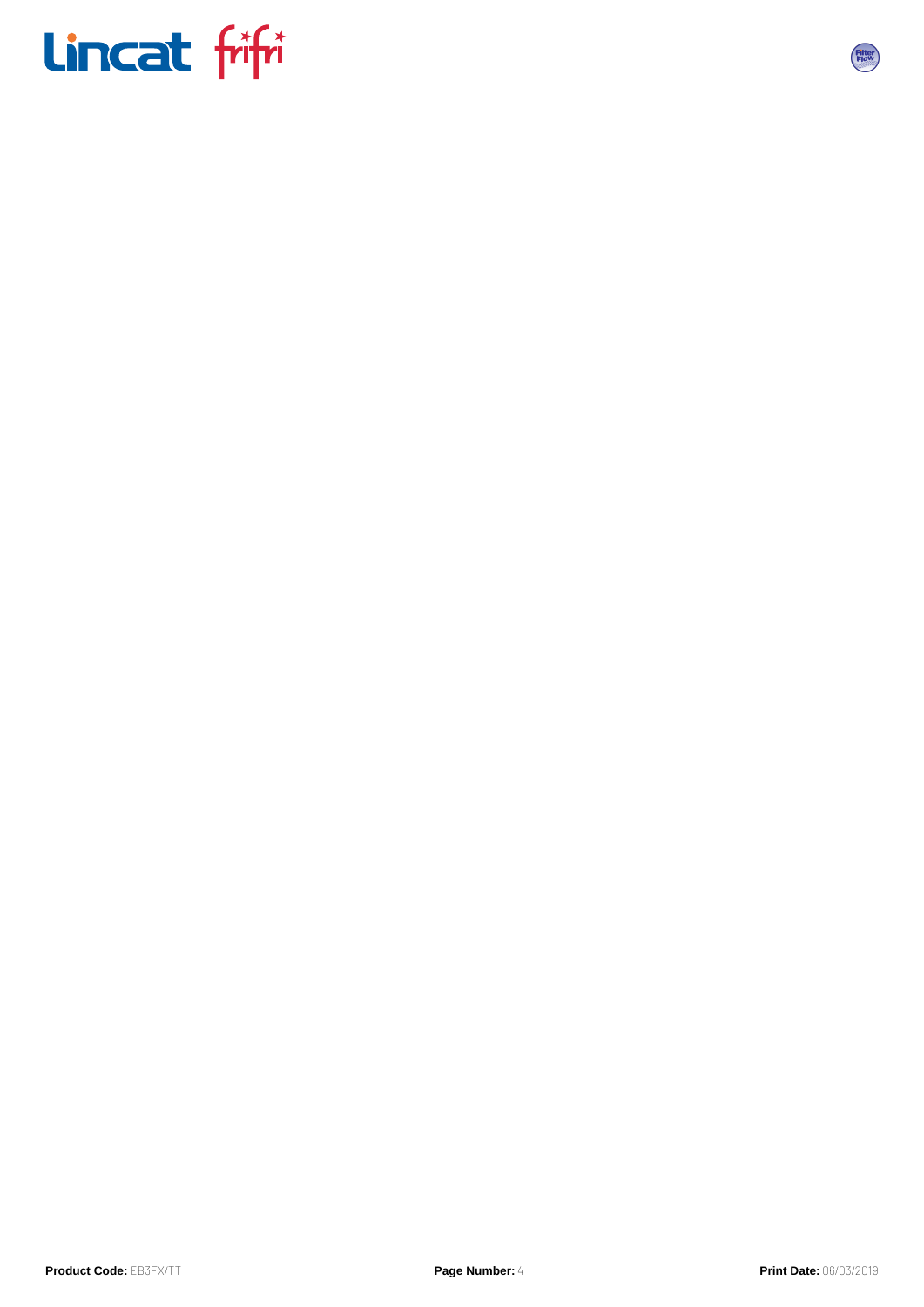# Lincat frifri